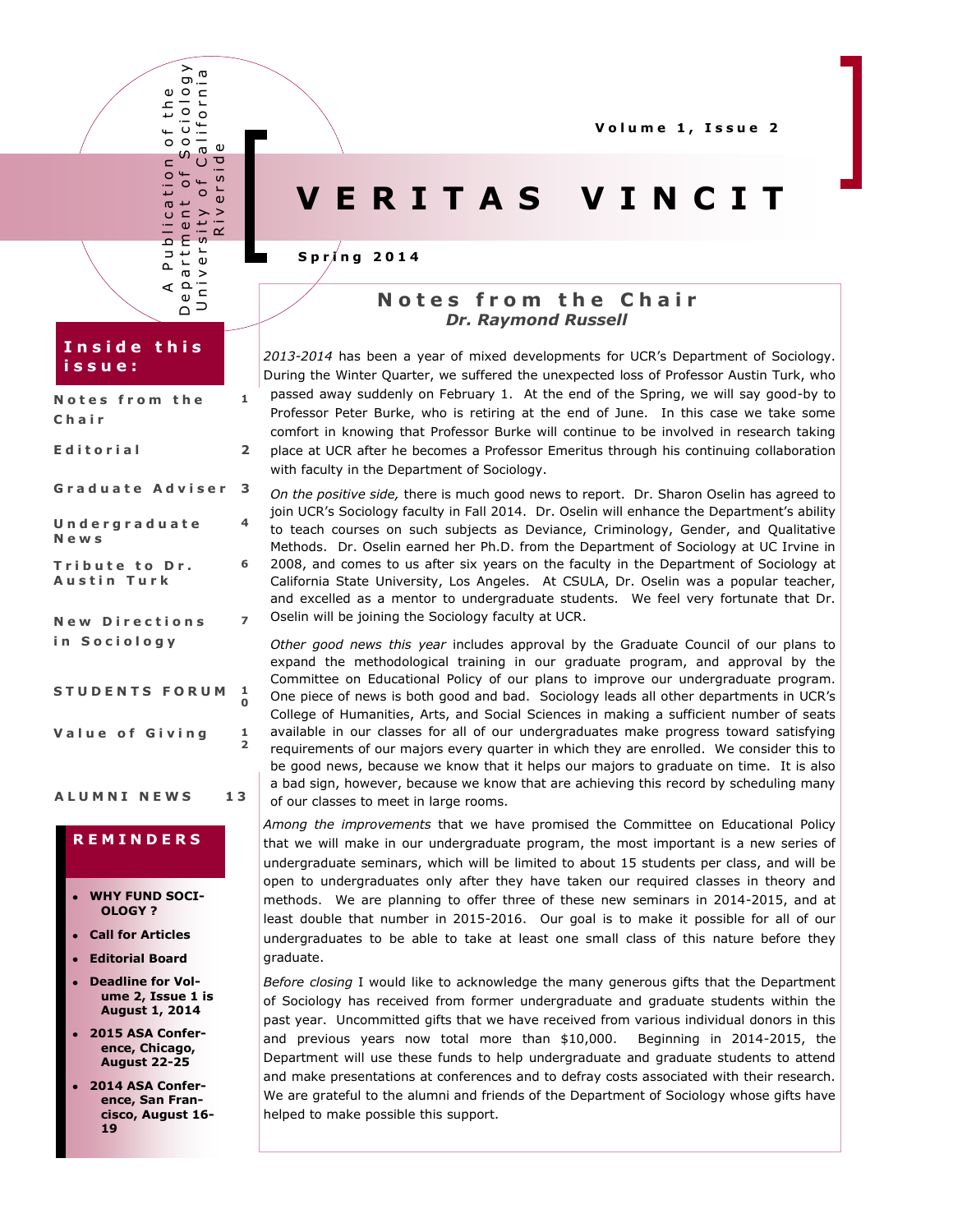## **E D I T O R I A L** *A u g u s t i n e J . K p o s o w a*

## **P r e d i c t i n g R e v o l u t i o n s**

Revolutions have a way of taking unexpected twists often unimaginable by both protest leaders and participants. In Egypt, following decades of autocratic rule, first by Nasser, Sadat, and then Mubarak, mass street protests and civil disobedience called for democratic governance. After weeks of uncertainty, the once unthinkable happened: Mubarak stepped down, though unwillingly. It appeared that for the first time in that nation's history, the people had won, though the generals seemed bent on stealing the revolution. Multi-party elections were held, and despite scattered claims of 'irregularities,' it seemed clear that the party of Mohamed Morsi had won. Democracy had come to Egypt, or so it seemed to outside observers. In just over a year into his administration, President Morsi was overthrown in a military coup backed by large segments of the Egyptian population, including the very youths that had marched and called for democracy. Then in a bizarre turn of events, the same youths and other citizens that had once denounced authoritarian rule and demanded the establishment of democratic governance began singing the praises of General Abdel Fattah al-Sisi, effectively urging him to take over the Presidency. With the populace in adulation of al-Sisi, and his facile takeover of Egypt a certainty, the irony of replacing one strong man with another cannot be lost.

Events in Egypt bring reminders of the destructive consequences of hate, fear, rumors, and hysteria even in mass movements. Hid the admonition of Richard M. Nixon. Addressing White House staff in a farewell address broadcast on American television, and carried to remote corners of the globe via shortwave radio shortly after resigning the U.S. Presidency in August 1974, he stated: "Always remember that others may hate you but those who hate you don't win unless you hate them. And then you destroy yourself." A man that was rumored to have a list of enemies had most likely realized just how his own antipathy for others had destroyed him. Fear and outright resentment of President Morsi and his Muslim Brotherhood prevailed over rationality in the Egyptian 'Revolution.' In that context, it became apparent to even well meaning revolutionaries that they would rather return the country to the devil they knew than leave it in the hands of the one that they did not know—one that had been elected through a democratic process. Why then had they been demonstrating?

When Field Marshal Fattah al-Sisi is eventually sworn in as President, the Tahir Square revolutionaries of spring 2011 may well wonder how they managed to return the old guard to power, for the armed forces (to which Nasser, Sadat, and Mubarak belonged) have seized the Egyptian revolution without dirtying their hands. They have lost nothing, but merely added to their fame, regained in part since their commendable performance in the 1973 war with Israel. Thanks to American tax payers and their government's desire to uphold the Camp David treaty at all costs, the financial fortunes of Egyptian generals have also grown under a patrimonial system that the revolutionaries, perhaps unknowingly were threatening to destroy. This, the old guard would never allow.

Iranian students and revolutionaries made a similar miscalculation decades earlier as they demanded the end of the reign of another autocratic ruler, the Shah, while simultaneously calling for the return of Ayatollah Khomeini from exile in Paris. Little did the students realize that they were replacing one strong man with another. The Mullahs took over Iran, forced women (including the very Tehran University students that had protested against the Shah) to wear the hijab and dress 'modestly.' An Islamic Republic was declared; the revolutionaries had replaced one repressive regime with another! A cynic may well be forgiven for asking a simple question: In the case of Egypt, and that of Iran 32 years earlier, were the end results worth the efforts? Were these in fact revolutions or just irregular regime changes? From history, yet the verdict may come.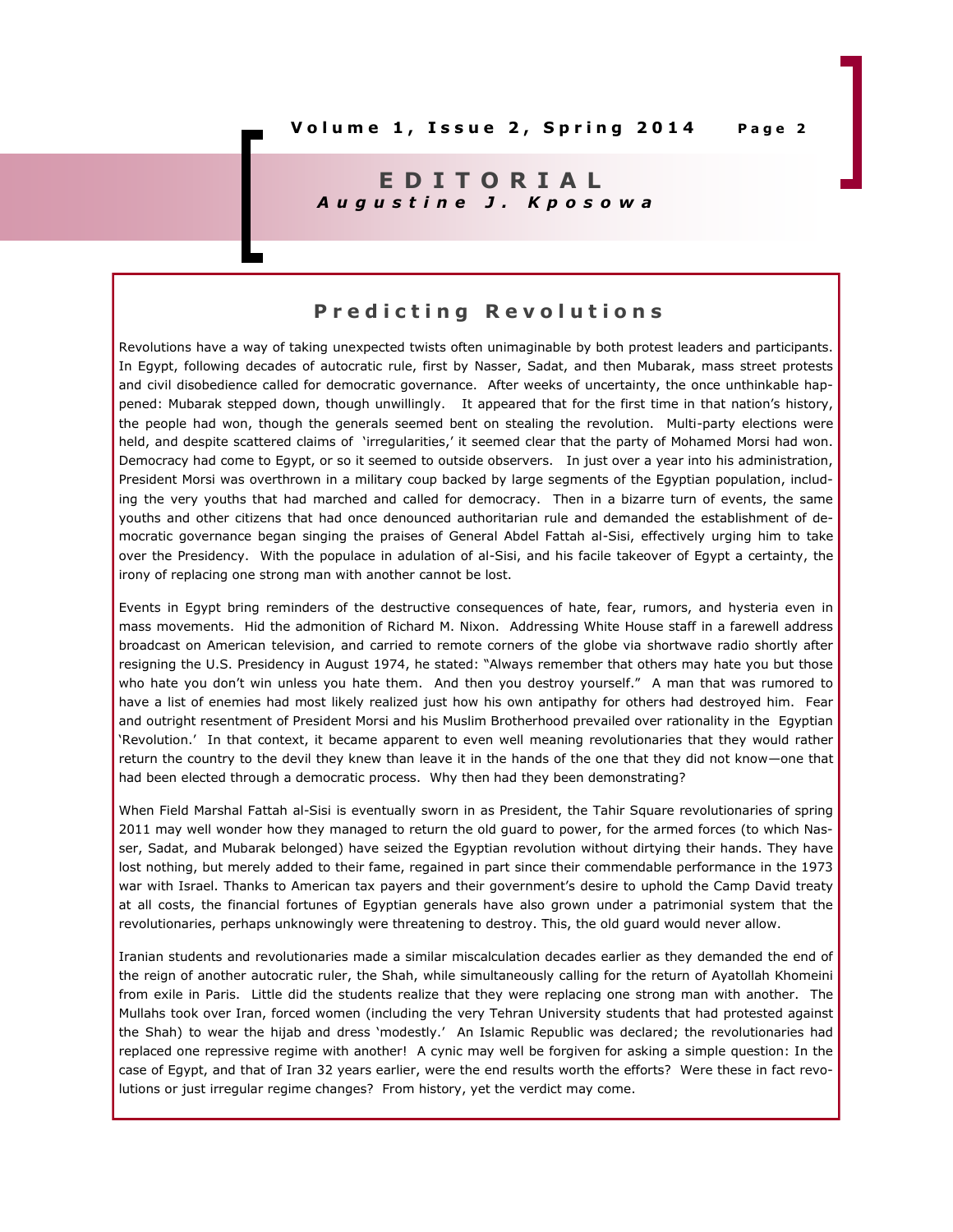## **Message from the Graduate Adviser**

## **Dr. Katja Guenther**

#### **Rolling Out a New Graduate Curriculum**

My first year as Graduate Adviser has been an exciting one with many positive changes underway in our graduate program. For fall, 2014, the department is welcoming an incoming graduate student cohort of talented and engaged junior scholars. We will also be rolling out a revised graduate curriculum that has recently been approved by Graduate Council, the campus-wide body that regulates and coordinates functions in the Graduate Division. Getting to know our continuing and incoming graduate students, and receiving the green light to move ahead with our new curriculum, have been highlights of serving as Graduate Adviser this past year. I will save more information on our new graduate students for the fall, 2014, newsletter, and focus here on our revised curriculum, which has been the outcome of several years of effort by department faculty.

One of the most central components of graduate education is the curriculum. Graduate curricula provide graduate students with the foundation for their future research and teaching, and prepare them for professional careers as sociologists. In response to our graduate program's most recent external review, the department has undertaken modifications to our graduate curriculum. The faculty is excited to implement this new curriculum beginning in the fall of 2014. These curricular changes have also been accompanied by some changes in departmental practice that have already been rolled out, such as the introduction of a formal mentoring program (see Professor Ellen Reese's discussion of the mentoring program in the fall, 2013, issue of *Veritas Vincit*).

In revising our graduate curriculum, the faculty had several goals. First, we wanted to ensure students receive a solid foundation in theory and methods early in their graduate training to serve as scaffolding for their later coursework, research, and teaching. Second, we aimed to maintain our department's strengths in key areas of social science inquiry and to facilitate students' acquisition of specialized knowledge in these areas. Third, we sought to ensure that students make timely progress in their course of study and that the program's stages flow logically and seamlessly. Finally, we placed high priority on the professional development of graduate students, considering various ways in which both the curriculum and other department resources (such as our colloquia and faculty mentorship) could facilitate students' developing skills in teaching and pedagogy, presentations and writing for peer-reviewed outlets, and grant writing.

The faculty engaged in an extensive process of discussion and deliberation to develop a graduate curriculum that would meet these goals. In making these changes to the graduate curriculum, the sociology faculty considered suggestions that emerged out of the external review process and also evaluated how our curriculum compares to those at other doctoral programs in sociology, especially within the UC system.

The new graduate curriculum retains many key elements of the earlier program our current students already know well, but also adds important innovations. Students beginning with the 2014 cohort will complete a core program that includes courses in classical and contemporary theory, research design, two courses in quantitative methods/statistics, and *two* courses in qualitative methods. The examination paper, or e-paper, will now follow a Master's thesis model. In their Master's theses, students will have the opportunity to present their original theoretical and/or empirical contributions to sociological research. During the specialization stage, each student will choose one primary (or major) area and one secondary (or minor) area from seven areas of specialization, completing written qualifying examinations with slightly different criteria in both the primary and secondary specializations.

Collectively, the changes to the graduate curriculum will prepare students for successful careers as sociologists while also enabling students to move through the program within our normative time of six years. I believe I speak for many of the faculty when I write that I am excited to witness how the changes to our graduate curriculum enhance the learning experiences of future graduate students, beginning with those entering our program in the fall. Our more advanced continuing graduate students are less likely to notice direct effects from these curricular changes, but I hope share my enthusiasm for the new curriculum. The 2014-15 academic year promises to be a stimulating year in the graduate program with the infusion of a new cohort and a new curriculum.

#### Onward!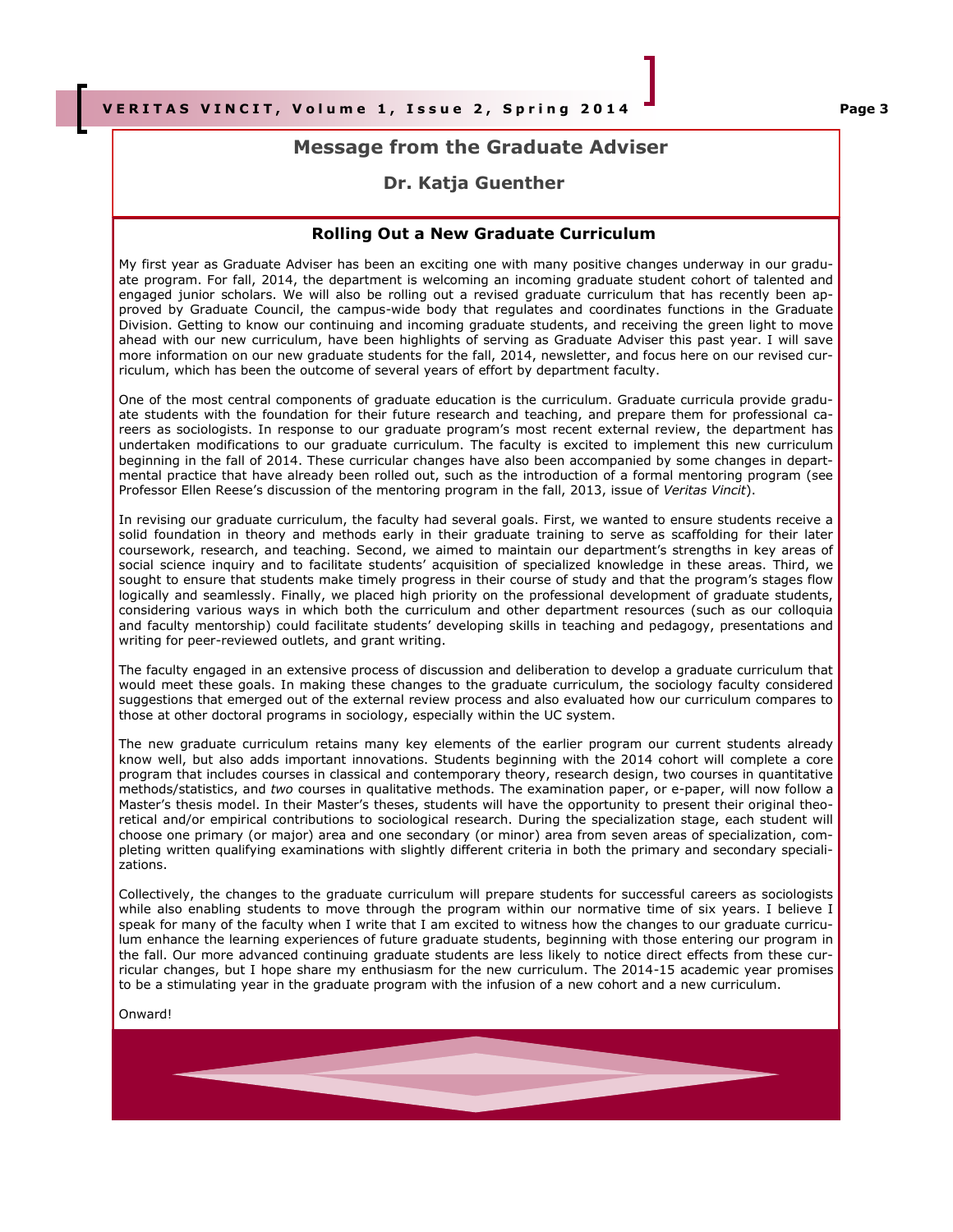## **Undergraduate News Dr. Ellen Reese, Sociology Undergraduate Adviser**

*New Advising Staff:* The Departments of Sociology and Anthropology hired two new student advisers who have been working alongside with Monica Kays since January 2014 to advise our undergraduate majors. Holly Easley has a MA degree in Education and Higher Education Administration from the University of Kansas, Lawrence (but currently lives in Riverside). Among other work experiences, she has worked in admissions and taught and advised multicultural and first generation students through the Office of Multicultural Affairs at the University of Kansas. Kimberly Etzweiler has a MA degree in Behavioral Science Negotiation and Conflict Resolution from CSU Dominguez Hills. She has worked as an undergraduate adviser for the Psychology Department at UC-Riverside for the past seven years so is very familiar with student advising at UCR. We great appreciate all of the hard work of all three of our student advisers, who together advise about 1,000 Sociology, Sociology/Administrative Studies, and Sociology/Law & Society majors along with about 500 Anthropology majors.

**Sociology Honors Club & Undergraduate Sociology Association:** As Undergraduate Adviser, I have had the pleasure of serving as the faculty mentor for both of these student organizations. While the Sociology Honors Club is open to any Sociology senior with a cumulative GPA of 3.5 or above, the Undergraduate Sociology Association is open to any undergraduate student interested in sociology. This academic year, the two organizations have collaborated in organizing professional development workshops, which have been held once per quarter. The Fall 2013 workshop focused on the graduate school application process and developing personal statements as part of that process. The Winter 2014 workshop focused on the process of obtaining approval from the Institutional Review Board when conducting research involving human subjects and professional opportunities and resources. The Spring 2014 workshop will focus on career opportunities and pathways for Sociology majors.

*Interested in graduate school?* If you are an undergraduate student or alum interested in graduate school, you are encouraged to consult with Sociology faculty and Teaching Assistants during their office hours. Much of the information regarding graduate programs, application deadlines, and the application process can be obtained through their websites, but it is often useful to obtain additional information and feedback from Sociology faculty and Teaching Assistants. Many PhD programs offer fellowships, scholarships, and employment opportunities such as Teaching Assistant or Research Assistant positions to help finance your graduate education. Both PhD programs and other professional schools can also offer you financial aid to help finance your education. The information below also provides information on various professional experiences that can help to prepare you for graduate school and improve your chances of being admitted to a graduate program.

*Internships:* Sociology majors have opportunities to obtain course credit for both research internships and internships in the community. **Sociology 197: Research Internship (1-4 units; S/NC)** is a directed research course open to upper-division undergraduate students through which you assist a faculty member with their research. You enroll through a paper form with consent of a ladder-ranked faculty (those listed on the Sociology department website). **Sociology 198-I: Individual Internship** is a course through which you can obtain professional experience by volunteering for a local organization, such as a local non-profit organization, a business, service center, or labor union. Up to 15 upper division students in Sociology who have earned a C grade or better in Soc 1 (or Soc 1H), Soc 4, and have completed at least 12 units of upper division sociology course work are eligible to enroll in this course.

In addition, eligible undergraduates can apply for summer research internships. The **Summer Mentoring Research Internship Program** is an 8-week paid summer research internship program for rising juniors, seniors, and first-year Masters students at UCR from educationally and/or socioeconomically disadvantaged backgrounds who are U.S. citizens or permanent residents, interested in entering a graduate program, and with a 3.0 or above GPA. For more information, see: [http://graduate.ucr.edu/msrip.html.](http://graduate.ucr.edu/msrip.html) The **Medical Scholars Program** provides mentorship, workshops, speakers, and research opportunities (including an 8-week paid summer research internship) for students of all majors interested in entering medical and/or another professional or graduate program. Students who are first-generation college students and/or socioeconomically disadvantaged and/or demonstrate commitment to underserved communities are especially encouraged to apply. For more information, see: <http://msp.ucr.edu/>

Sociology undergraduates seeking to obtain additional professional experience are also encouraged to participate in programs carried out by the **Undergraduate Research, Scholarship & Creative Activity Office**. This office supervises research grants, fellowships, and an annual symposium for undergraduates. Their website (ugr.ucr.edu) provides information about the following opportunities:

-**Symposium**: a conference for undergraduates to present their research; applications during spring quarter. For more info, see the 'Symposium' link at [ugr.ucr.edu](http://ugr.ucr.edu)

-**Undergraduate Research Journal:** an opportunity to publish your research (12 pages max). For more info, see "Paper Guidelines" and "Submission" links at: <http://ugr.ucr.edu/journal.html>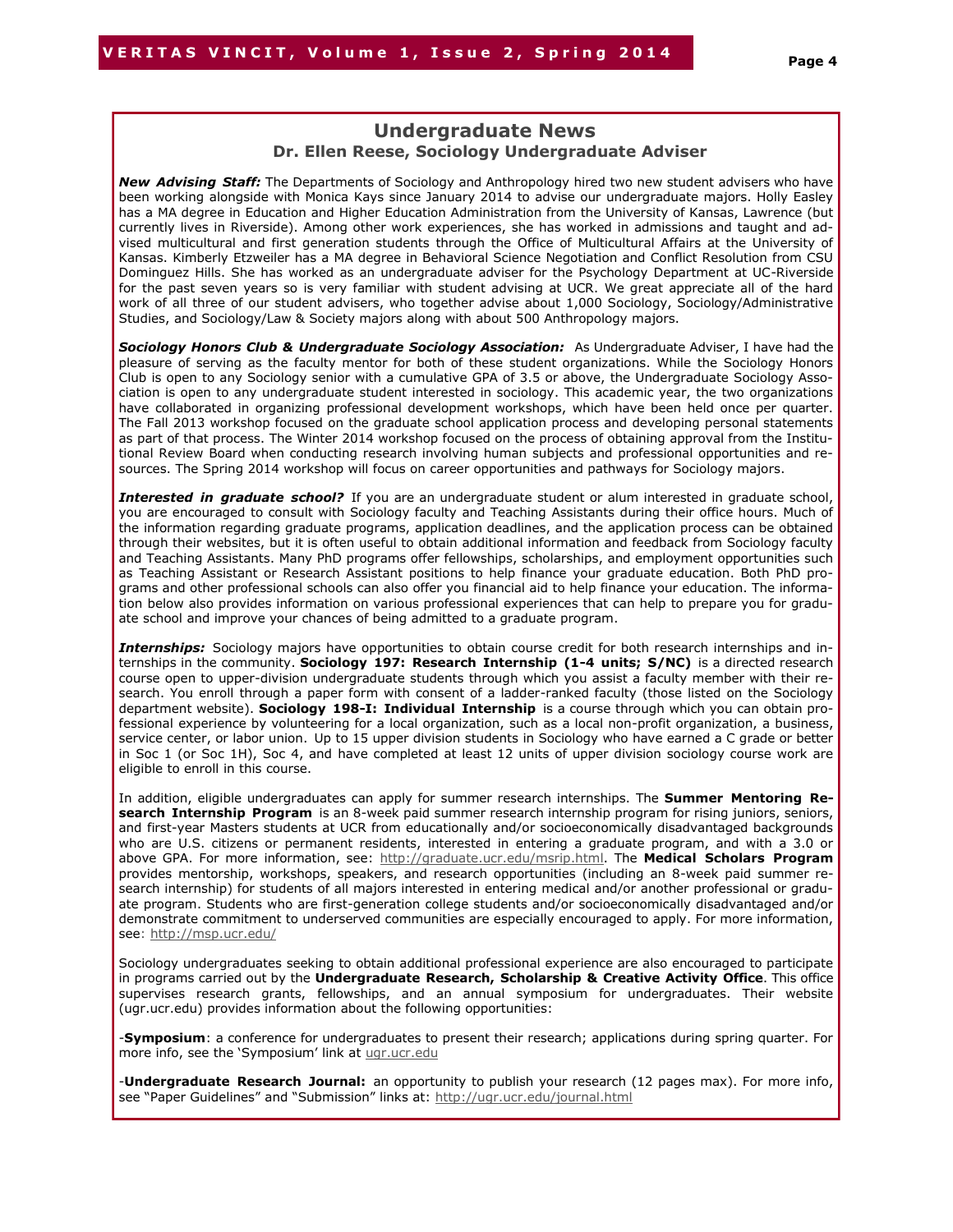-**Undergraduate Research & Creative Activity Mini-Grants:** Up to \$1,000 for research supplies and/or travel for a research project. These are offered every quarter for students with 3.0 or above GPA. For more information, see the 'Call for Proposals' at: [http://ugr.ucr.edu/grants/students/student\\_grant.html](http://ugr.ucr.edu/grants/students/student_grant.html)

-**Chancellors Fellowship:** Provides awards up to \$5,000 for undergraduate student engagement in a faculty mentored research project for use in July 2014-June 2015. Unless enrolled in HNPG 150 or 151, applicants *must* attend a required workshop & have a 3.0 or above GPA. For more info, see [http://ugr.ucr.edu/](http://ugr.ucr.edu/chancellor_fellowship/) [chancellor\\_fellowship/](http://ugr.ucr.edu/chancellor_fellowship/)

*Senior Thesis Projects:* Sociology seniors can complete a senior thesis project on a topic of their choice through **Sociology 195: Senior Thesis**. Students must identify a senior thesis adviser who is an Assistant Professor, Associate Professor, or Professor of Sociology in order to enroll in this course and to supervise their project. Sociology seniors who have a cumulative GPA of 3.5 or above are eligible to complete a senior honors thesis through concurrent enrollment for 3 consecutive quarters in **Sociology 199H: Senior Honors Research** and **Sociology 195: Senior Thesis.** For more information, students should contact the Sociology Undergraduate Adviser, Ellen Reese ([ellen.reese@ucr.edu\).](mailto:ellen.reese@ucr.edu)

A total of 9 Sociology undergraduates are completing senior thesis projects this 2013-14 academic year. Their names, thesis titles, and advisers are listed below.

#### **Magalli Acosta**

*Thesis Title*: Educational Attainment in Ghana: Do Marital Status and Religion Account for Gender Disparities? *Faculty Adviser*: **Augustine Kposowa**

#### **Chanelle Castracion**

*Thesis Title*: Second Class Athletes: Media Depictions of Professional Women Tennis Players. *Faculty Adviser*: **Karen Pyke**

#### **Jacqueline Maciel**

*Thesis Title*: From the Corners to the Streets: The Worker Center Movement for Social Justice *Faculty Adviser*: **Ellen Reese**

#### **Tatiana Magallanes**

*Thesis Title:* The Depiction of Marginalized Men in Magazine Advertisement *Thesis Adviser:* **Katja Guenther**

#### **John Maldonado**

*Thesis Title*: Overcrowding as a Determinant of Violence in California State Prisons *Thesis Adviser*: **David Swanson**

#### **Hoai-An Nguyen**

*Thesis Title:* A Historical-Comparative Study on Higher Education *Thesis Adviser:* **Matthew Mahutga**

#### **Judith Osorio**

*Thesis Title:* The Need for Family Friendly Policies: Student Parents & Resources at UCR *Thesis Adviser:* **Ellen Reese**

#### **Alexandria Sheffield**

*Thesis Title*: Bridging the Gap: Uncovering the Ambitions of African American Teens within Public High Schools with Large Caucasian Populations. *Faculty Adviser*: **Augustine Kposowa**

#### **Gloria Vargas**

*Thesis Title*: Reggae Movement: The Role of American Reggae Music, Musicians, and Lyrics in Mobilizing Fans for Social Movements *Faculty Adviser*: **Ellen Reese**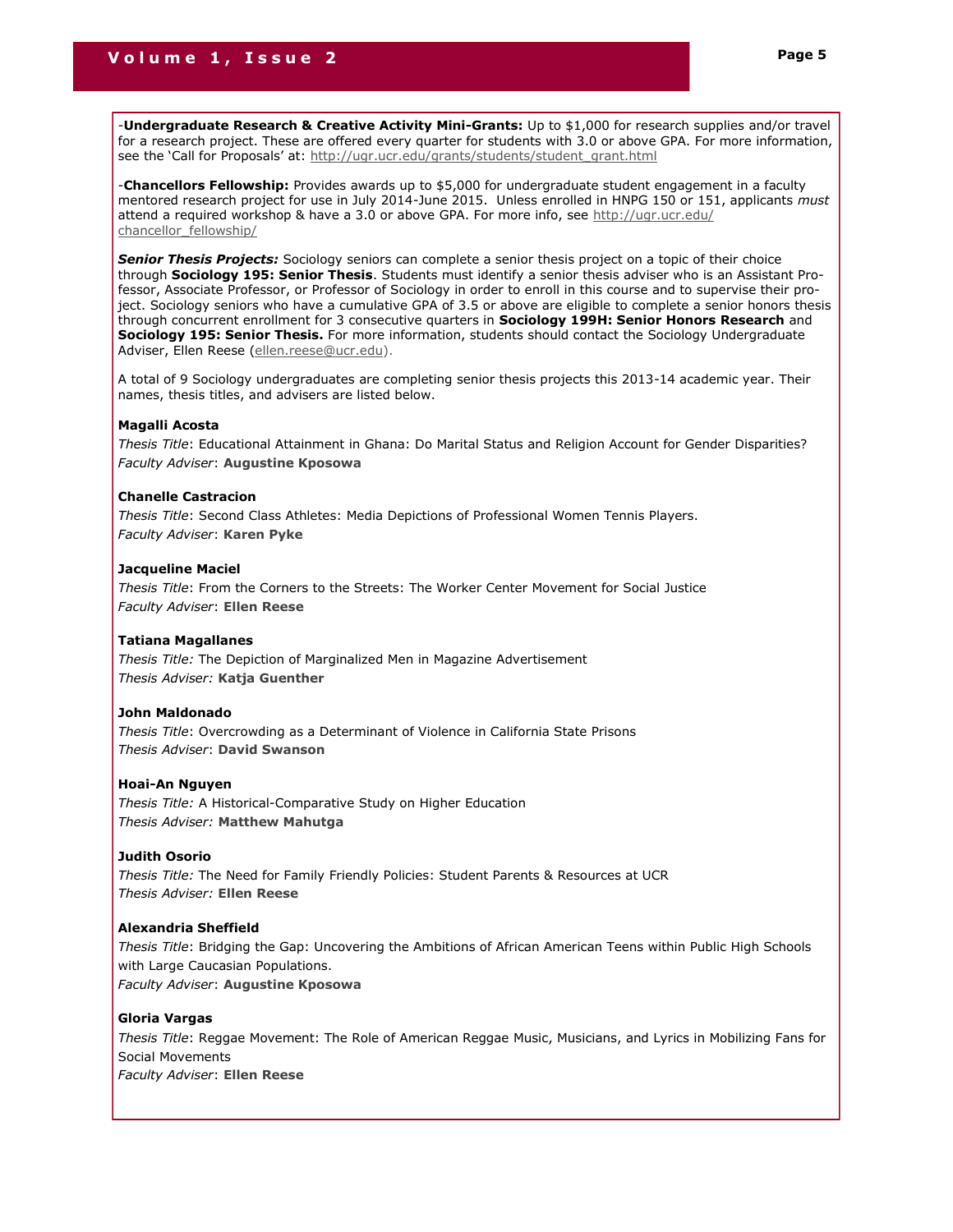## **VERITAS VINCIT, Volume 1, Issue 2, Spring 2014**

## **A Tribute in Memory of Professor Austin T. Turk By Raymond Russell**



UCR's Department of Sociology suffered a major loss during this academic year, when Professor Austin Turk passed away on the morning of Saturday, February 1. Since he joined the UCR Sociology faculty in 1988, Professor Turk was one of the leading figures in our graduate specialization in Criminology and Sociolegal Studies and in the Department of Sociology as a whole. His past contributions to the Department include years of service as Chair, and regular teaching of popular undergraduate and graduate classes on such subjects as Deviance, Criminology, Juvenile Delinquency, and the Sociology of Law.

Nationally and internationally, Professor Turk was acknowledged to be one of the leading practitioners of the conflict approach to the study of criminology. His book *Criminality and the Legal Order*, published in 1969 by the University of Chicago Press, is considered a classic. He was a Fellow and Past President of the American Society of Criminology, and served as Chair of the Criminology Section of the American Sociological Association. Most recently, Professor Turk produced a number of works on political violence and terrorism, including a 2013 book on terrorism and counterterrorism that he edited in collaboration with David Lowe and Dilip K. Das.

Professor Turk will be laid to rest in Vermont on May 17, in a private service and burial. Professor Peter Burke has agreed to say a few words on behalf of UCR's Sociology community on that occasion. If you have thoughts or feelings that you would like Professor Burke to include in his remarks, please let him know as soon as possible. Professor Burke can be reached at [peter.burke@ucr.edu](mailto:peter.burke@ucr.edu)

At UC Riverside, we will pay tribute to Professor Turk on Thursday, June 5, from 12:30 to 2:00PM. Speakers will include former colleagues, former students, and current students who worked with Professor Turk. Details about the location and speakers will be posted later in May on the UCR Department of Sociology website. We expect this event to be attended by large numbers of current students and current faculty. If any former students or former colleagues decide upon reading this news that they too would also like to participate in this tribute to Austin Turk, they are very welcome to join us. Just let us know that you are coming, so we can be sure to reserve a large enough room. Please email notice of your attendance to Graduate Secretary Anna Wire at [anna.wire@ucr.edu](mailto:anna.wire@ucr.edu)

Large numbers of Professor Turk's former students will not be able to join us for the tribute to Austin Turk on June 5, but will be with us in spirit. If any former students of Professor Turk have thoughts or feelings about Professor Turk that they would like to be included in what is said on that occasion, please send them to Department Chair Raymond Russell at [raymond.russell@ucr.edu.](mailto:raymond.russell@ucr.edu)

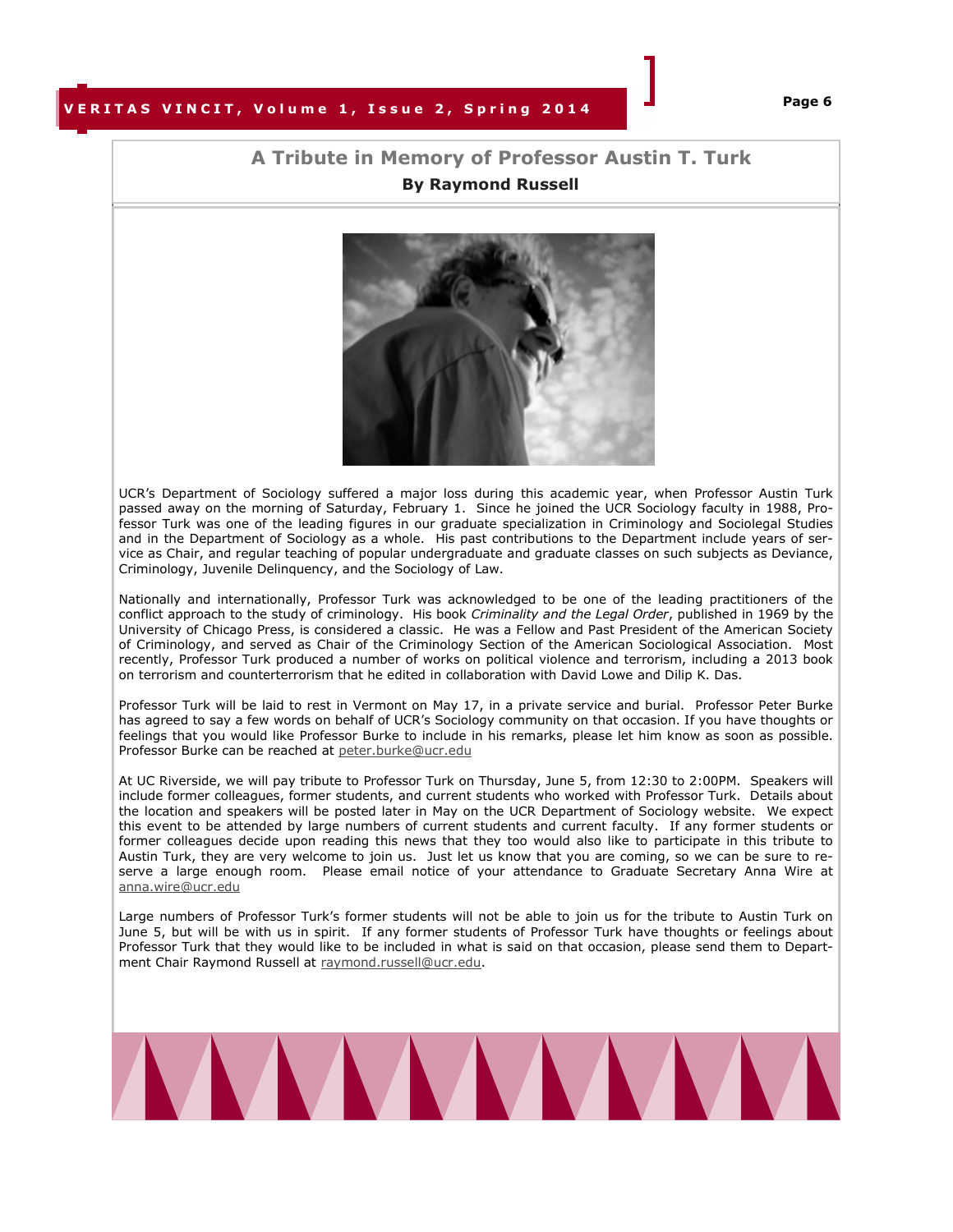## **To Understand or to Change? Why Science and A d v o c a c y S h o u l d b e o n t h e S a m e S i d e**

## **Dr. Matthew Mahutga**

In many sociology departments, there is a divide between faculty members whose research leans towards advocacy, and those that lean toward "basic," or "value-free" research. This divide often gets misinterpreted as representing different "methodological" approaches (e.g. qualitative vs. quantitative). This misperception is entirely unfortunate, because the divide is much more epistemological than methodological. I believe firmly that our advocacy efforts are useless, at best, unless they are informed by social research that strives for objectivity. In my short career, I've come to appreciate that I have innumerable limitations of insight/knowledge. This realization has drastically reduced the sense of self-righteous indignation I brought with me to graduate school. For example, I was convinced that economic globalization was little more than the intensified exploitation of poor countries by rich countries. As a consequence, I participated actively in a loosely organized *anti-*globalization movement.

One of the first realizations of the gap between reality and my perceptions of it came when I began reading the empirical literature on global income inequality. Much of the globalization research I had read up to that point was clearly in the advocacy camp-globalization is "bad" because of X in country Z. Often, the stated (or implied) assumption was that X must be a widespread phenomenon, was inexorably tied to globalization, and therefore that globalization exacerbates global income inequality. Naturally, I assumed that global income inequality must have increased dramatically after the onset of economic globalization.

I was thus quite surprised, and incredibly skeptical, when I read research beginning in the late 1990s/early 2000s that suggested globalization might *reduce* global inequality. According to my worldview, this simply could not be. The debate continued for some time, and seemed to become hopelessly mired in rather mundane questions regarding how to measure national income, whether or not to weight countries by population size, whether or not to include China in the calculation of global income inequality, etc. It wasn't until I learned enough about the empirical and mathematical issues involved in the measurement of global income inequality that I finally accepted the reality—at worst, globalization has slowed the increase in global income inequality that began shortly after the industrial revolution.

In fact, for reasons I won't go into here, the most obvious substantive conclusion one can draw from studies of globalization and income inequality is that we need more globalization, not less. That is, those poor countries that seem to have made the most progress in the last 40 years or so, also came to participate extensively in the global economy. Most of the worst performing countries have been left out of globalization. This is not to say that globalization doesn't have a "dark side," as it surely does. In addition to the millions of people residing in poor countries who have been left out of globalization, there are also millions of low-skill poor people in rich countries who have seen their employment prospects and earning power decline precipitously because of globalization. Still, this reality is much more complicated than the globalization-is-bad-so-kill-it mentality I brought to graduate school.

So how does this anecdote illustrate that science and conscience should be on the same side? Here's why: the direction of the relationship between globalization and global income inequality has implications for one's politics, if we can assume that one cares about poverty alleviation and income distribution. If globalization is exacerbating inequality, then I should work to halt or even reverse globalization. If globalization is reducing inequality, then I should work to increase globalization (so that it reduces inequality more). Prior to graduate school, I had thus expended a not-so-small degree of political/creative/emotional energy that, if successful, would have INCREASED GLOBAL INEQUALITY, precisely the opposite of my intent. Instead, the politic consistent with my new understanding is that we need to identify ways to (1) make globalization work better than it is for globalizing poor countries, (2) integrate poor countries who have been left out of globalization and (3) develop ways to protect the poor people in rich countries that are displaced by globalization, and "re-tool" them for employment opportunities less subject to global economic competition.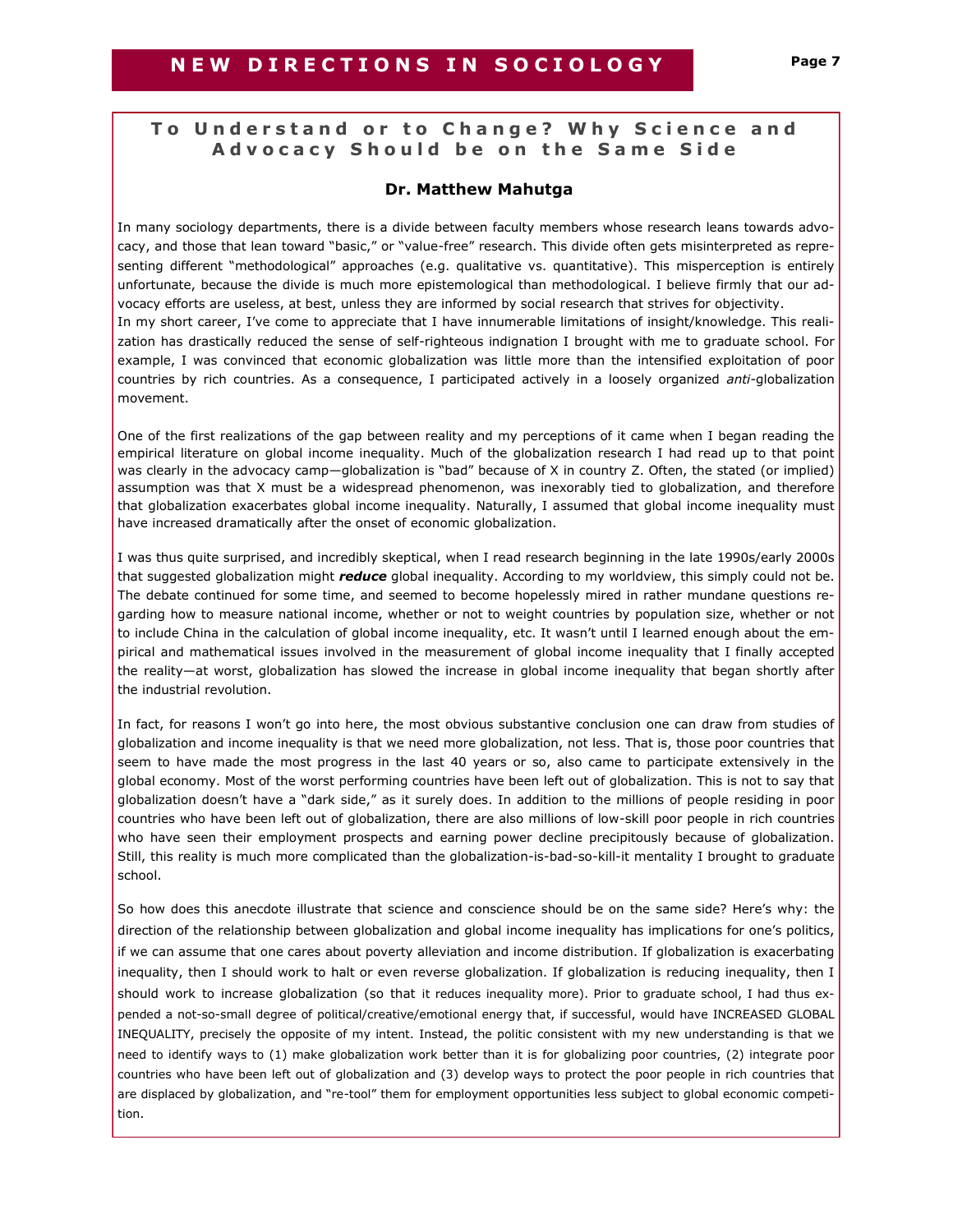So why should science and conscience be on the same side? In short, one must correctly perceive the world as it is before they can hope to make it better. At best, ideologically driven advocacy—that is, advocacy based on misperceptions about how the world actually works—is a worthless expenditure of energy. At worst, it makes the world worse. Similarly, ideologically driven research motivates advocates to engage in political/social action that is either pointless or will make the world worse than it already is. When engaging in sociological research, I therefore try to be as scientific as possible. When engaging in advocacy, I try to get the facts right before I attempt to change them. Anything else seems less than rational.

#### Footnotes

1. Some may question this assertion, but they shouldn't—there's been an incredibly degree of convergence in the substantive implications of findings (i.e. that global inequality is going up or down over time) from studies that vary by (a) ways of measuring income, (b) ways of measuring inequality, (c) the trend with and without China and (d) even in the trend when you do and do not weight by population. The debates center now on by how much global income inequality has gone down (Clark 2011) or for how long it will continue to go down (Hung and Kucinskas 2011).

2. And please do not confuse "most globalized" with "largest ratio of trade/gdp" or some other such metric. The cases are obvious—first Japan, then South Korea, Taiwan, Singapore and Hong Kong, then China and now India (though India's globalization is markedly different than the others) have experienced miraculous growth through various forms of export oriented industrialization. More specifically, these countries grew by a combination of state-guided development of national champions that came to dominate global markets in heaving industries, and by inserting local firms into globalized production networks. In some cases the latter came before the former. In other cases they happened simultaneously. These processes vary much by industry. And, India's pretty different from the others in that they've globalized in services much more than manufacturing.

#### References

Ho-Fung Hung & Jaime Kucinskas. (2011). Globalization and global inequality: assessing the impact of the rise of China and India, 1980-2005 *American Journal of Sociology,* 116(5), 1478-1513.

Clark, Rob. (2011) World income inequality in the global era: new estimates, 1990–2008. *Social Problems,* 58, 565–592.



## **B a b y B o o m e r s H a d B e t t e r E m b r a c e C h a n g e**

**[http://www.brookings.edu/research/opinions/2012/06/08-baby-boomers-frey#](http://www.brookings.edu/research/opinions/2012/06/08-baby-boomers-frey)**

### **[Dr. William H. Frey](http://www.brookings.edu/experts/freyw)**

Long associated in the popular mind with social and political change, the baby boomers are about to confront the biggest change in the American fabric in their lifetimes: our country's new demographics. And they're not ready.

Recent census numbers show that white babies are, for the first time, [a minority of all births,](http://www.washingtonpost.com/local/census-minority-babies-are-now-majority-in-united-states/2012/05/16/gIQA1WY8UU_story.html) putting an exclamation point on a trend that has been building for decades. A glance around schoolyards and community centers shows that children are becoming more racially and ethnically diverse than ever.

It is this diverse youth population that the largely white baby boomers will rely upon in their retirement years to keep paying into Social Security and Medicare.

Yet a [Pew Research Center survey](http://www.people-press.org/files/legacy-pdf/11-3-11%20Generations%20Release.pdf) published in November showed only 23 percent of baby boomers regard the country's growing population of immigrants as a change for the better. Forty-three percent saw it as a change for the worse. Almost half of white boomers said the growing number of newcomers from other countries represented a threat to traditional U.S. customs and values.

Older whites in general tend to be less favorable to more government programs, except Social Security, a significant [change from their views](http://pewresearch.org/pubs/2122/generation-gap-barack-obama-mitt-romney-republicans-democrats-silent-generation-millenials-genxers-baby-boomers) in the late 1980s. Nowadays, younger minorities hold the views that boomers used to have, supporting government programs they see as important for their upward mobility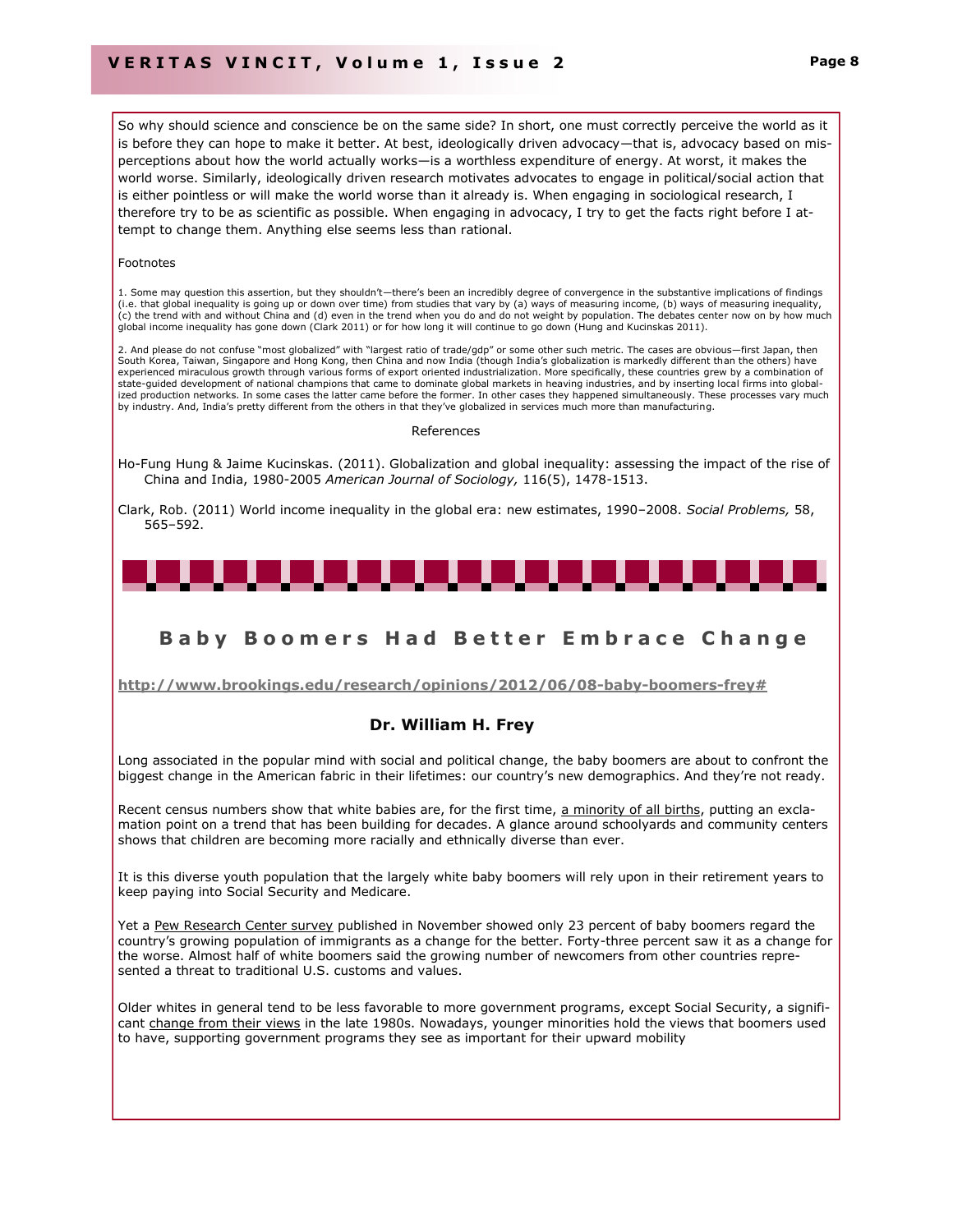## **New Directions in Sociology**

What's emerging is a cultural gap between the largest generation and the youngest.

That divide is created by the size and cultural dominance of the **[78-million-member](http://www.census.gov/population/www/socdemo/age/2006%20Baby%20Boomers.pdf)** baby-boom generation. A generation that once expressed distrust for anyone older than 30 is now itself isolated from a younger, far more diverse America.

Boomers were born to parents whose upward mobility was aided by sweeping public programs such as the GI Bill. They benefitted from a wide array of programs supporting higher education and became a highly educated generation. Still, this generation — which will swell the ranks of senior citizens in the coming years — seems to be having trouble letting go, showing more than a little antipathy toward today's diverse, younger Americans.

Why is this happening? Part of the reason is that boomers grew up in an era when immigration was at its nadir. From 1946 to 1964, the share of immigrants was at the lowest level in the 20th century, and most of the immigrants were white Europeans. So boomers had minimal involvement with people other countries. Today, immigrants are [13 percent of our population,](http://www.census.gov/newsroom/releases/archives/foreignborn_population/cb12-79.html) and they are far more diverse.

That created an isolation that persists. Among [Americans older than 50,](http://www.census.gov/popest/data/state/asrh/2011/index.html) 76 percent are white, and the black population, at 10 percent, is the largest minority. Among those younger than 30, 55 percent are whites. Hispanics, Asians and other nonblack minorities account for 31 percent of that age group. Younger people are much more likely to be first- and second-generation Americans of non-European ancestry and able to speak English and other languages.

Yet, no matter the disconnect, the youngest and the oldest generations are inextricably linked.

The 2010 Census told us we would have faced an absolute decade-long [decline in our under-18 population,](http://www.brookings.edu/~/media/research/files/papers/2011/4/06%20census%20diversity%20frey/0406_census_diversity_frey.pdf) had it not been for the gain of 5.5 million Hispanic and Asian youths. Between now and 2030, there will be an absolute decline of 10 million (mostly baby-boom) whites from the ranks of our working-age population.

Those ranks can be replenished only by the growing minority youth population. Much of this growth will occur because of births, regardless of immigration trends.

The contributions these people make will depend heavily on the opportunities they receive, particularly through education. Barriers are especially challenging for many minority children with talent and high aspirations, who continue to attend segregated, underfunded school systems. Currently, [high school dropout rates](http://www.census.gov/prod/2011pubs/p20-564.pdf) for Hispanics are more than twice as high as those of non-Hispanic whites. More than a third of Hispanic and black children live [in poverty.](http://www.pewhispanic.org/2011/09/28/childhood-poverty-among-hispanics-sets-record-leads-nation/)

Advancement of our young people into middle-class jobs at all skill levels is essential to future economic growth. That growth is, in turn, essential to our country's ability to provide opportunities and social supports. Absent these investments, we are looking at a society whose members will be fighting over pieces of a shrinking pie.

Because of their numbers and clout, the voices of baby boomers will be heard. Let's hope they, in turn, hear the message that their future, as well as the nation's, is tied to the well-being of today's diverse, striving younger Americans.

\_\_\_\_\_\_\_\_\_\_\_\_\_\_\_\_\_\_\_\_\_\_\_\_\_\_\_\_\_\_\_\_\_\_\_\_\_\_\_\_\_\_\_\_\_\_\_\_\_\_\_\_\_\_\_\_\_\_\_\_\_\_\_\_\_\_\_\_\_\_\_\_\_\_\_\_\_\_\_\_\_\_\_\_\_\_\_\_\_\_ Source: State of Metropolitan America, Number 53, 8 June 2012 Reprinted in *Veritas Vincit* with Permission, 2014

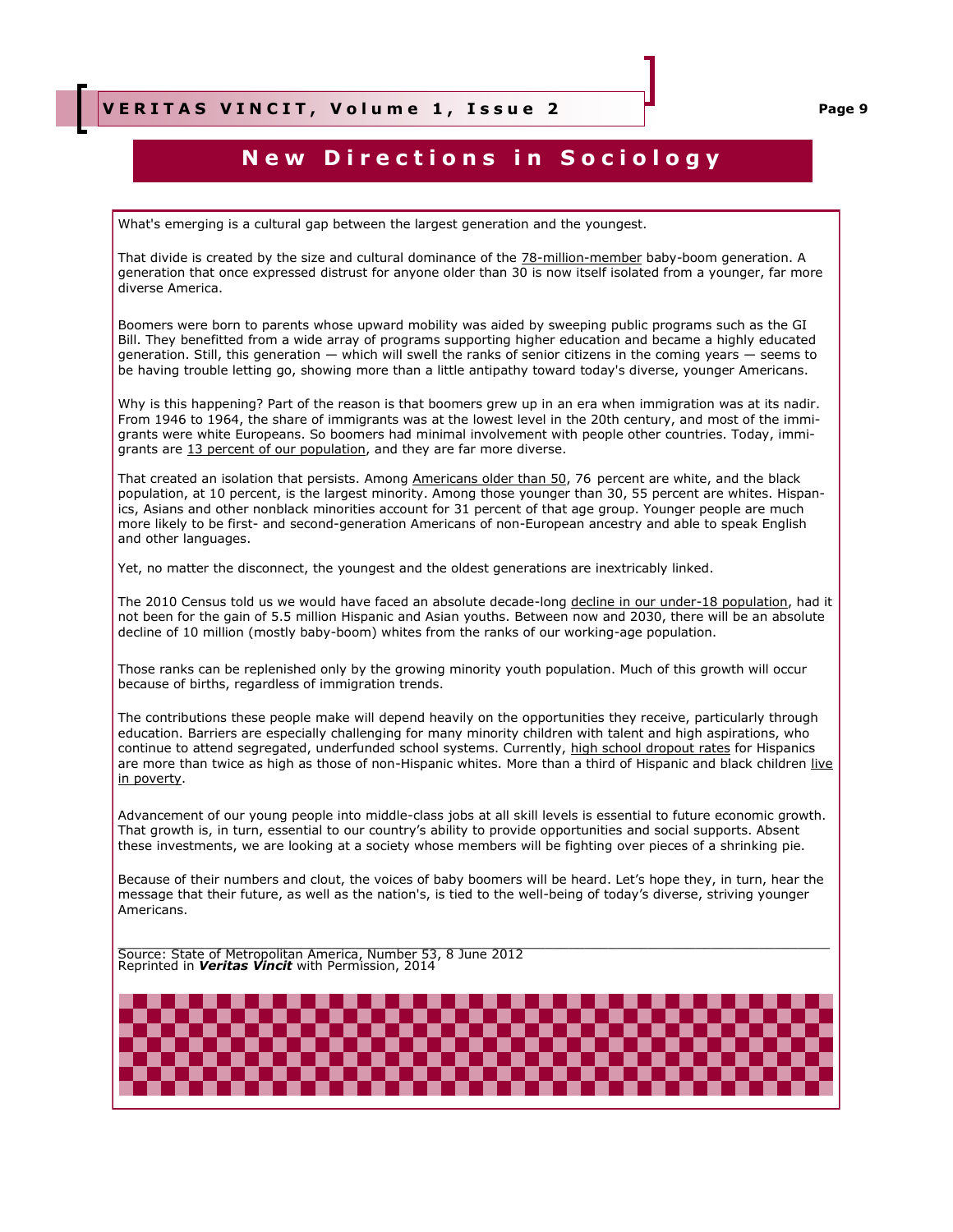## **V o l u m e 1 , I s s u e 2 : S T U D E N T S ' F O R U M**



#### **Mireya Cano**  4<sup>th</sup> year transfer student from UC Santa Cruz, Sociology major **Interracial Marriages as Ways to Decrease Prejudice**

Prejudice and deliberate discrimination continue to exist in the  $21<sup>st</sup>$  century. For instance, Arizona's anti-illegal immigration measure SB 1070, states that any law enforcement officer has the legal authority to stop individuals they suspect to be illegal immigrants. This is also known as legalized racial profiling. There are many negative stereotypes attributed to minorities, for example: Asians are the model minority (reinforcing the false notion that they are superior to other minorities, though inferior to whites); Latinos are drug smugglers, and African Americans are hyperaggresive and hypersexual. These ill sentiments attached to minority group members are impediments to their obtainment of social, human, and economic capital. They may also have other unintended consequences, including threats to quality of life and persistent health disparities.

However, there is hope. One way to diminish prejudice is through interracial marriage. Interracial marriage can serve as a barometer that measures levels of prejudice and discrimination in our society as it illustrates the degree of social distance (Borgardus 1933). There is likely a negative correlation between interracial marriages and prejudice (Tsunokai, Kposowa, & Adams 2009). Although interracial couples began to marry even before Virginia's Racial Integrity Act of 1924, an anti-miscegenation statute that prohibited marriage between white and colored people, the 1967 Loving vs. Virginia case that deemed unlawful to prohibit interracial marriages, showed a gradual increase in marriages, an indication that levels of negative and hostile sentiments toward people of color were decreasing (Lombardo 1988).

Although prejudiced feelings are absent in an interracial marriage, the same cannot be said for extended family members. They are the first to either oppose or accept the union. Although the family may initially disapprove of the marriage, it is very likely for them to become fond of and genuinely accept the life companion their daughter or son has chosen despite the difference in race, a process that diminishes prejudice against members of a different race. This situation creates a domino effect where after one family member accepts the new daughter or sonin-law, other family members and friends view the interracial marriage as nothing out of the ordinary except two people that are deeply in love. Again, the gradual acceptance of different race marriages may lead to lower prejudice feelings not only among the couple, but extended family members.

These negative feelings towards people of color stem mainly from the belief that White is the dominant race and color. Furthermore, anyone outside of this white superiority ideology is considered inferior and thus, prejudicial feelings emerge. White hegemony creates race stratification with White being the epitome of a superior (master) race. Unsurprisingly, the idea of whiteness is still held as dominant and prevailing.

Negative attitudes can also be derived from culture and tradition. Although I am a Mexican American, daughter of immigrants from Guadalajara and Colima, Mexico, we are not traditional at all. I believe it is due to my parents assimilating to American norms and values rather quickly and also their embracement of diversity. Although they did not drop their native tongue, they adopted American values such as individualism and self-sufficiency. They came to the United States, worked very hard and accumulated social, human, and economic capital that allowed them to provide their children with valued resources unattainable to many. Their liberal ideology allowed them to view everyone the same regardless of their skin color and consequently instilled in us the unimportance of race, especially in relationships and marriage.

There is a noticeable difference however, with many Mexicans and Mexican Americans that I know that remain very traditional in their culture. I have had numerous encounters with many who claim to be accepting of their children marrying whomever they want, *except* African Americans. In my observations, many of the Mexicans and Mexican Americans that share this mentality have not assimilated into American society. They neither accept, nor embrace diversity. Although in public interactions with other races they may exhibit the usual pretences and niceties, privately they demand that their family continue adhering to their tradition of marrying someone of the same (Hispanic/Latino) race.

I use these examples to demonstrate another discriminatory social phenomenon that we have: skin color stratification that also reinforces racial prejudice. This obnoxious and ridiculous phenomenon illustrates a color line where the lighter the complexion, the more superior individuals are considered and the darker the complexion, individuals are considered inferior. Throughout American history non-white persons, especially African Americans have been looked down upon because of their skin color. They have been deemed dirty, unworthy, and unattractive. Unfortunately, because of these repugnant stereotypes that people believe and accept, unfettered and unabashed prejudice continues to be observed and experienced on a daily basis.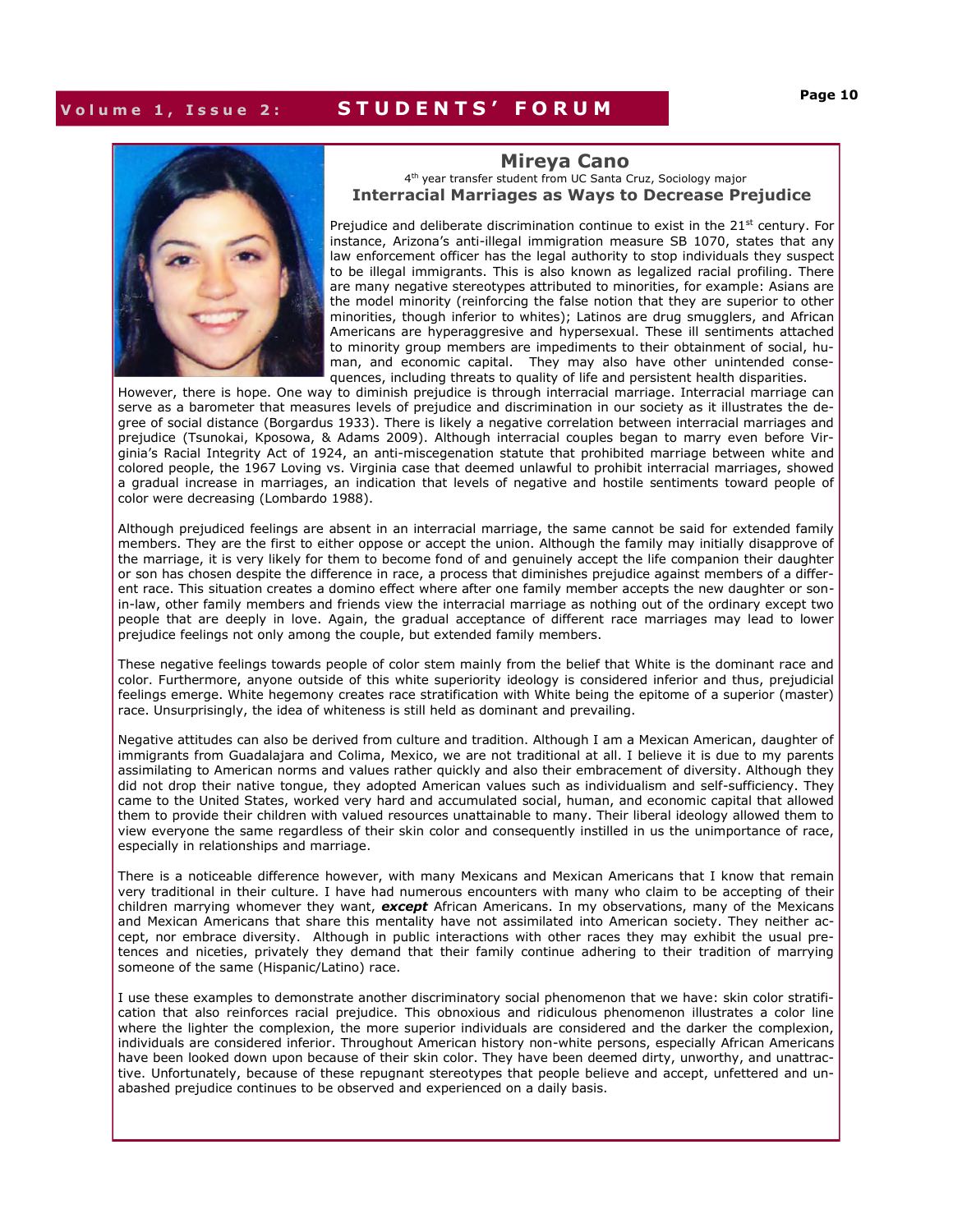### V o l u m e 1 , I s s u e 2 : S p r i n g 2 0 1 4 **Page 11**

Unpacking these negative beliefs can allow for the acceptance of people of different races. In addition, it can potentially blur the racial barriers dominant in America's race relations. Race and skin color should not determine anything in society especially whom one should befriend, date, or marry. In marriage, skin tone should not matter. As a wife, I can attest to the fact that all you see in your husband or wife is your life long partner and best friend; everything else seems miniscule. You marry someone not solely based on their physical but mainly based on their internal traits, their personality, intellect, kindness and many more. Love is very powerful and can overcome any obstacle. No one will deny it when they see two people in love despite their racial differences. True love, regardless of the color of one's partner ultimately leads to a less hostile and a more harmonious society. So let us embrace interracial relationships and marriage!

#### References

Bogardus, E.S. (1933). A social distance scale *Sociology & Social Research*, 17, 265-271 Lombardo, P. (1988). Miscegenation, eugenics, and racism: historical footnotes to Loving v. Virginia *U.C. Davis Law Review*, 21, 3-32

Tsunokai, G.T., Kposowa, A.J., & Adams, M.A. (2009) Racial preferences in internet dating: a comparison of four birth cohorts. *Western Journal of Black Studies*, 33,1-15





## **Rosa Gonzalez**

Rosa is a 3rd year Sociology Major at the University of California, Riverside. Her interests are environmental racism, crime, and social movements. Rosa also works as a high school tutor with Music Changing Lives, performs research with UCR Professor Robert Nash Parker on Geographic Information Systems, mapping crimes in Ontario, and she is a member of the Undergraduate Sociological Association at UCR. She enjoys activism and exploring nature.

### Op-Ed: **UCR Students vs. Rec Fee**

The undergraduate and graduate populace at UCR will be facing a huge new student fee this year. Beginning Fall Quarter 2014, a new Student Rec Center (SRC) fee of \$149/ quarter will be imposed on all UCR students, both undergraduate and graduate. This fee

will be charged for the improvements being made to the SRC since 2010 and is separate from the existing fee of \$59/quarter. According to the 2010 SRC Expansion Referendum, which is the measure that was passed and began expansion of the existing SRC facility, the new fee will remain intact for thirty years to cover the \$52 million internal loan taken out for expansion.

There are serious issues with this fee. The biggest issue concerns the amount of students who actually use the rec center often. UCR is a "commuter campus" with about seventy percent of students commuting to school, and commuters usually do not have time to be very involved on campus. These students who do not have time to use the facility will be forced to pay more for a nonacademic service they do not use.

There are also students who do not use the rec center regardless of whether or not they commute who will be forced to pay the new fee. A total of \$208/quarter for SRC membership is simply too high for students who can instead choose membership to an outside gym such as LA Fitness and pay less than what UCR is charging. A simple solution to manage this would be to manipulate the SRC card swipe system so that students who have not paid their quarterly SRC fees are denied access to the SRC. Currently, UCR students are not able to opt-out of SRC fees.

One quarter of the total amount of money collected for the fee will be set off for major maintenance or "unexpected" problems of the SRC. I fail to see why it is students who should have the responsibility to pay for these "unexpected" financial problems. The Recreational Facilities Governing Board must work better in maintaining the rec center budget instead of relying on student fees to cover costs.

A Facebook page was created in October 2013 titled "UCR Students vs Rec Fee." With 271 "Likes," the page serves both as an outlet for student voices to be heard regarding the new fee and as a way to keep students updated on plans to petition the fee. Also, an official *change.org* petition "Stop the New Student Rec Center Expansion Fee at UC Riverside" was created but so far has only gathered 63 signatures. Even so, there is a new referendum planned to appear in the upcoming 2014 ASUCR elections. This referendum will aim for the removal of the new SRC fee. There will be much effort needed by students to fight for control of how their money is being used at UCR, and this new referendum will be a large step towards student empowerment. It will also be a step away from UC privatization which grows stronger through new student fees.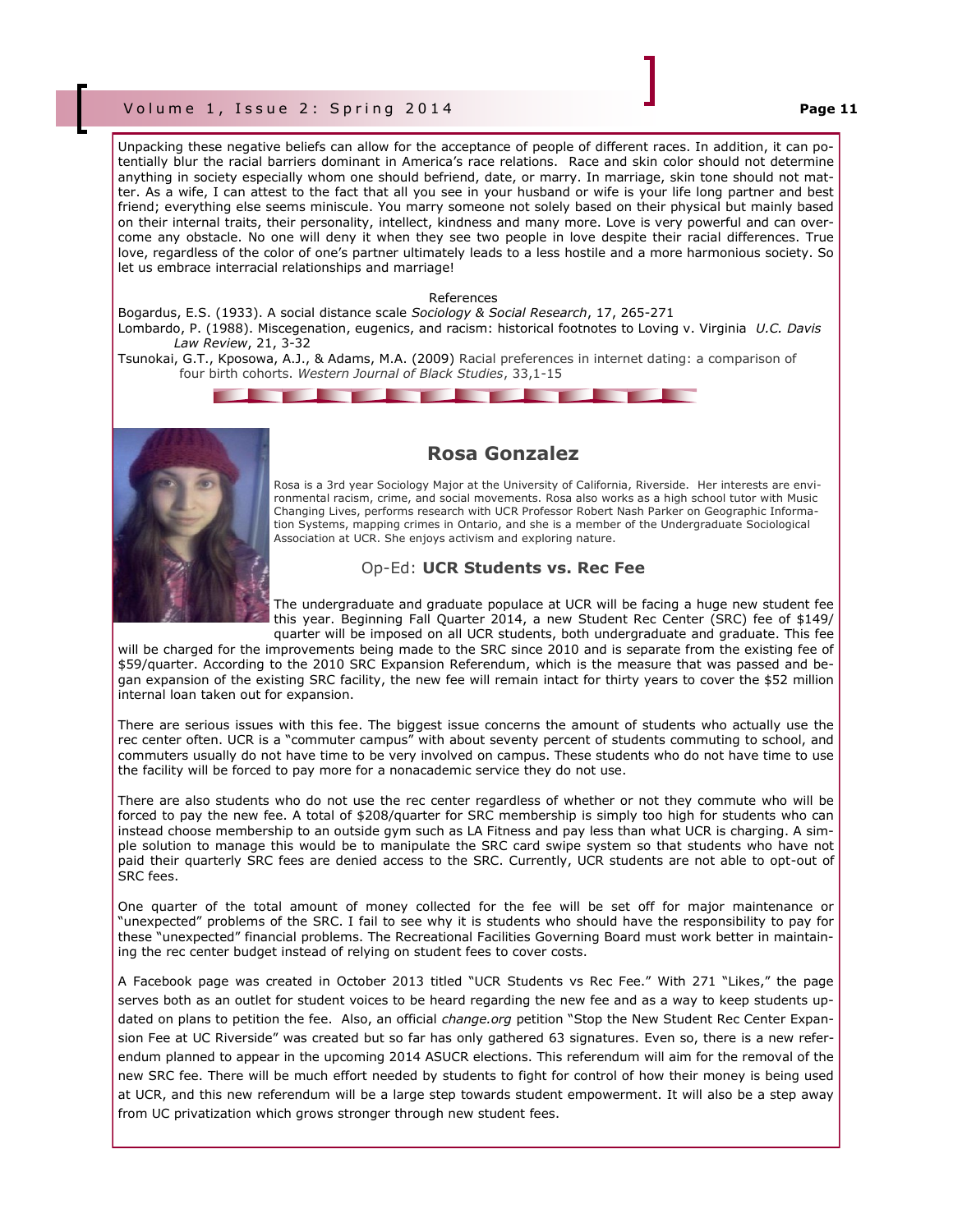## **The Value of Giving Dr. Scott Savage**

Generosity has received renewed interest from social scientists of late. Some of these researchers are interested in the conditions that motivate giving (e.g., Kohli & Kunemund 2003). Others are more concerned with its consequences (e.g., Dew & Wilcox 2013). Whatever the focus, studies of generosity necessarily involve exchange. As a social exchange theorist, this excites me.

The social exchange perspective assumes that by viewing human interaction as a series of resource exchanges we can better understand social life. Importantly, not all interactions (i.e., exchanges) are the same. Exchange theorists distinguish between four different forms of exchange: generalized exchange, productive exchange, reciprocal exchange, and negotiated exchange. Generalized exchange involves indirect reciprocation where actors give to others knowing full-well that those others will not be able to give back to them directly. Productive exchange occurs when two or more actors work together to produce a joint good that would not exist otherwise. Reciprocal and negotiated exchanges are direct forms of exchange in that they involve two actors exchanging directly with one another. What differentiates them is that while negotiated exchange involves two actors bargaining over the terms of agreement before making an exchange, reciprocal exchange involves an actor independently providing a benefit to another without knowing whether the other will reciprocate in kind.

Of the four different forms of exchange, only reciprocal and generalized exchange can be thought of as instances of gift giving. As such, the value of these two forms of exchange extends well beyond the actual value of the benefits received. Both forms of exchange are also loaded with symbolic value insofar as the decision to independently give to another conveys respect and regard for both the recipient of the gift and the relationship (Molm, Collett, & Schaefer 2007; Molm, Schaefer, & Collett 2007). Moreover, because these two forms of exchange are inherently risky—one may never receive anything in return for giving, engaging in either sets the stage necessary for trust to develop (Mom, Schaefer, & Collett 2009). Perhaps it is not surprising then that extant social psychological research convincingly demonstrates that both reciprocal and generalized exchange produce more trust, affective regard, and social solidarity than negotiated exchange (e.g., Molm, Schaefer, & Collett. 2007; Molm, Schaefer, & Collett 2009; Molm, Collett, & Schaefer 2007).

The benefit of generosity, then, lies not solely in the value of the gift but in the bonds that develop as a result of the act of giving. Interestingly, not all interactions need to take on this form for the benefits of generosity to be realized. A recent study by Molm, Whitham, & Melamed (2012) shows that simply infusing reciprocity into a setting characterized by negotiated exchange significantly boosts the integrative bonds that develop between actors.

For me, the lessons of this research are clear: generosity is a necessary ingredient for healthy communities and thus, efforts should be taken to cultivate reciprocal and generalized exchange. Encouraging reciprocal and generalized exchange, however, hinges on overcoming one of the very things that make it so valuable: risk. Thus, identifying mechanisms for compelling individuals to engage in such acts of generosity becomes particularly difficult when past encounters make individuals wary of others and fearful of exploitation. Nevertheless, I believe this is a problem worth solving and hope that some of you will make it your mission to find new and innovative answers for this social dilemma. Even if you don't choose to make this your life's work, I hope you reconsider the value of generosity in your everyday lives and on occasion, take it upon yourselves to give.

#### References

Dew, Jeffrey & W. Bradford Wilcox. (2013) Generosity and the maintenance of marital quality *Journal of Mar riage and Family,* 75, 1218-1228.

Kohli, Martin & Harald Kunemund. (2003) Intergenerational transfers in the family: what motivates giving?" Pp. 123-142 in *Global Aging and Challenges to Families*, edited by Vern L. Bengston and Ariela Lowenstein. New York: Aldine de Gruyter.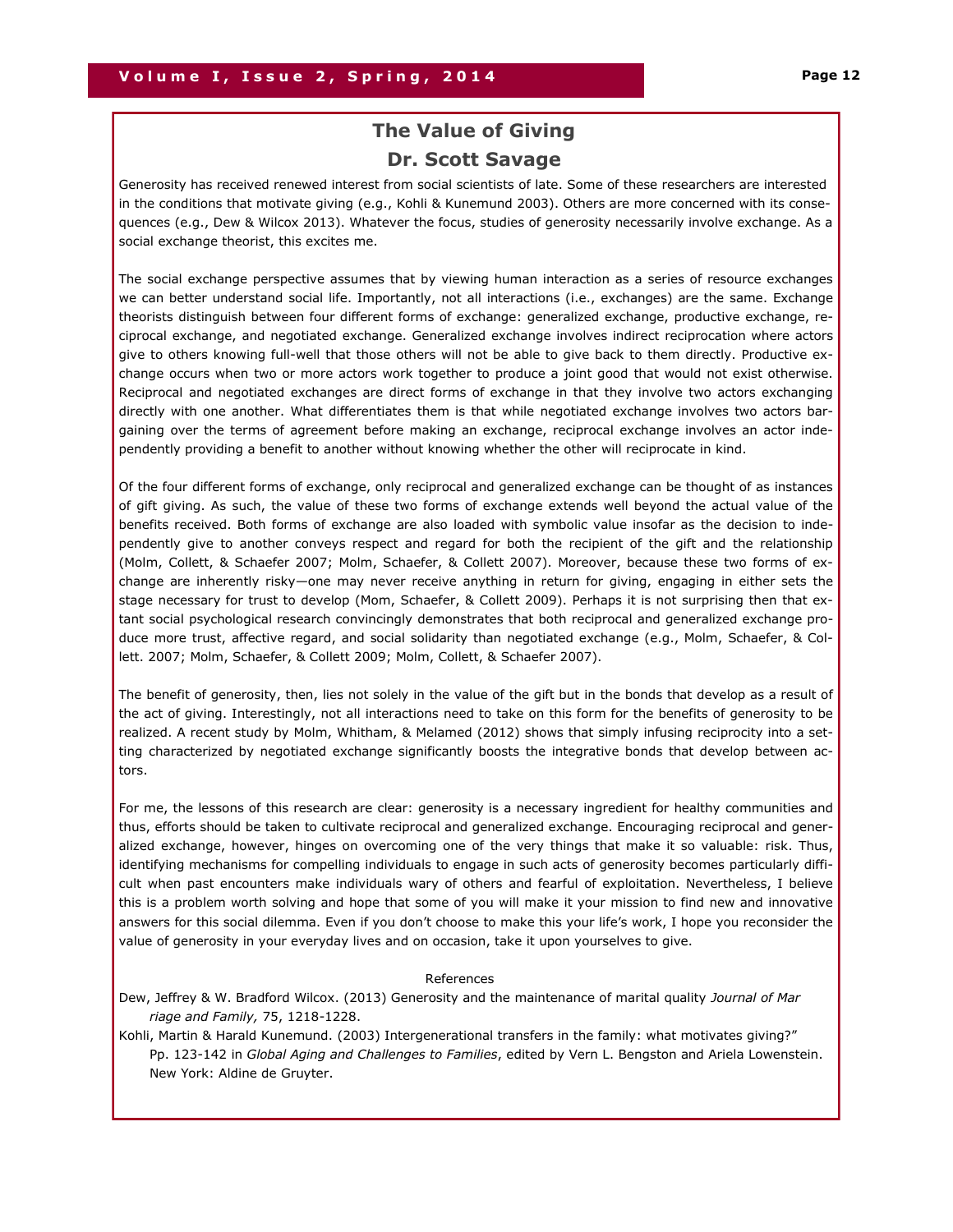Molm, Linda D., David R. Schaefer, & Jessica L. Collett. (2007) The value of reciprocity. *Social Psychology Quarterly,* 70(2), 199-217.

Molm, Linda D., David R. Schaefer, & Jessica L. Collett. (2009). Fragile and resilient trust: risk and uncertainty in negotiated and reciprocal exchange. *Sociological Theory,* 27(1), 1-32.

Molm, Linda D., Jessica L. Collett, & David R. Schaefer. (2007). Building solidarity through generalized ex change: a theory of reciprocity. *American Journal of Sociology,* 113(1), 205-42.

Molm, Linda D., Monica Whitham, & David Melamed. (2012). Forms of exchange and integrative bonds: effects of history and embeddedness. *American Sociological Review,* 77(1), 141-165.

## **A L U M N I N E W S**

**Glenn T. Tsunokai**, (PhD, 2003) has been promoted to the rank of Full Professor, Department of Sociology, Western Washington University, effective as of Fall 2014.

**Davison Bideshi** (PhD, 2004) has been promoted to the rank of Associate Professor, Department of Sociology, Western Illinois University, effective as of Fall 2014.

**A.L. Sinikka Dixon** (formerly Woudenberg), Ph.D. (1982) has fond memories of the Sociology Department at UC-Riverside. In a recent letter (March 2014) to *Veritas Vincit*, she wrote:

"At Sociology Department UCR I met Margie who was the secretary of graduate affairs. She was most helpful and a wonderful representative of the department. She put a human face on a new venture in my life, the graduate school. I chose to pursue a Ph.D. degree. I first thought I could continue working full time and studying full time as I had done as an undergraduate, but I soon realized it was not an option. I applied to a special scholarship at UCR which tied me over until I was eligible for TA and RA positions. I enjoyed both opportunities. The Sociology Department provided a warm support system, both academically and administratively. Professors Maurice Jackson and Edgar W. Butler will always be remembered as mentors in my area specialties of Social Inequalities and Urban Sociology. Edna Bonacich, Jonathan Turner , and other professors taught me valuable lessons for which I am in debt to UCR, my Alma Mater. I received my MA in Sociology in 1978 and Ph.D. in Sociology in 1982. I taught Sociology in California for some years before moving to Canada. I then moved to Canadian University College where I taught for nineteen years and was Chair of Behavioural Science Department from 1998 to 2001. When I retired in 2008, I was awarded the Academic Rank of Professor Emerita of Sociology in recognition of distinguished academic service. During my academic career I was an active member of American Sociological Association, Canadian Sociology and Anthropology Association, International Association of Gerontology and International Sociological Association, with papers and scholarly presentations, publications and coedited publications. Now retired with my husband Michael to Prince Edward Island, Canada, I have written **the Fabric of Your Life: the five cycles of change**, a book which is an invitation to self-discovery. The necessity for humans to be part of the age-family-education-work-leisure life cycles is part of who we are as human beings. In this book I share sociological insights gained from a lifetime quest for understanding why we do what we do to each other."

The Department welcomes and invites our many alumni to send us their news and other stories, including any transitions. We are interested in hearing from you, and knowing what has happened since graduation from UCR. Please send information to Dr. Alexandra Maryanski (Alumni Affairs) using the following email address: **Alexandra.maryanski@ucr.edu**

 $\_$  ,  $\_$  ,  $\_$  ,  $\_$  ,  $\_$  ,  $\_$  ,  $\_$  ,  $\_$  ,  $\_$  ,  $\_$  ,  $\_$  ,  $\_$  ,  $\_$  ,  $\_$  ,  $\_$  ,  $\_$  ,  $\_$  ,  $\_$  ,  $\_$  ,  $\_$  ,  $\_$  ,  $\_$  ,  $\_$  ,  $\_$  ,  $\_$  ,  $\_$  ,  $\_$  ,  $\_$  ,  $\_$  ,  $\_$  ,  $\_$  ,  $\_$  ,  $\_$  ,  $\_$  ,  $\_$  ,  $\_$  ,  $\_$  ,